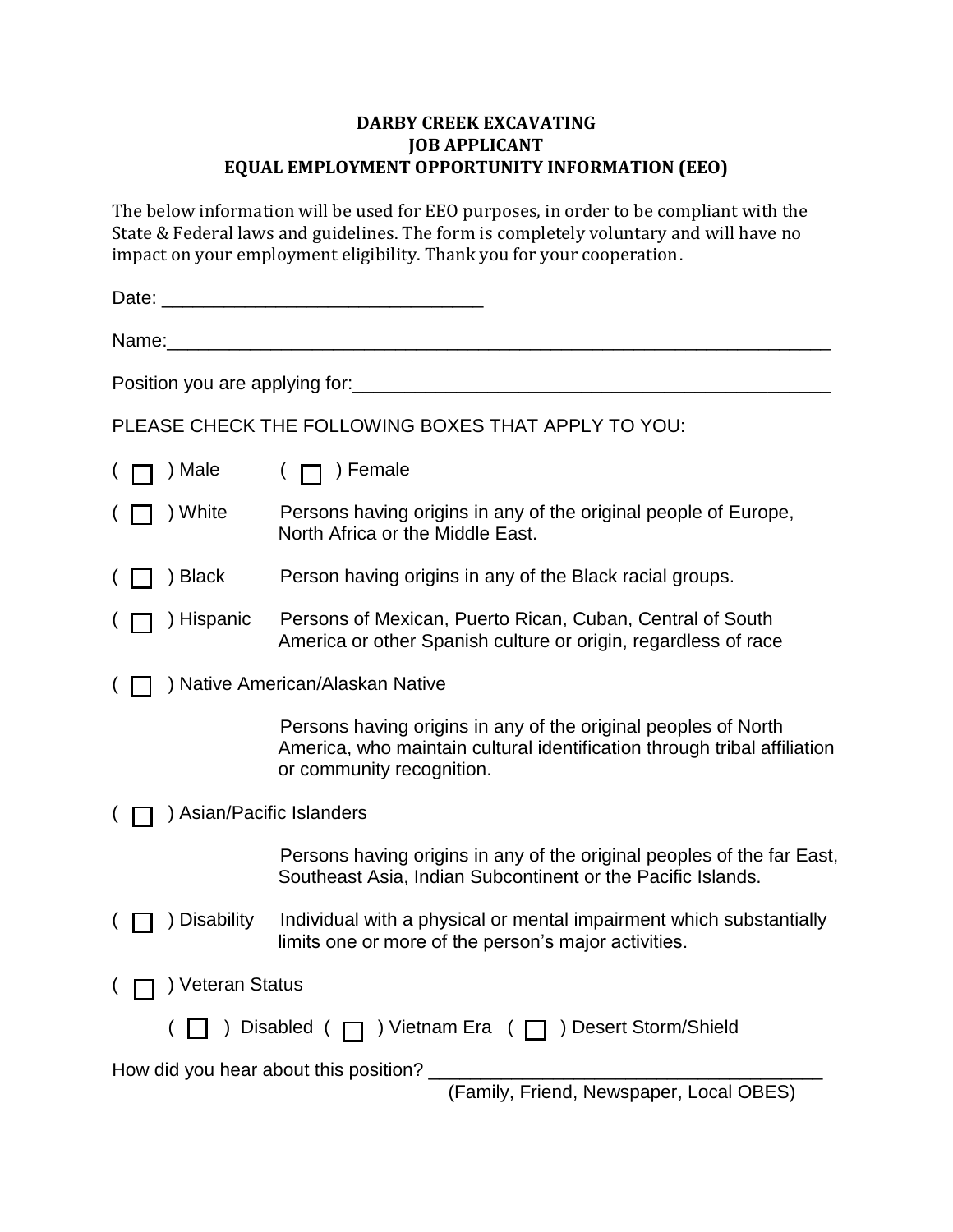## **APPLICATION FOR EMPLOYMENT**

|                                  | DO YOU HAVE VALID OHIO DRIVERS LICENSE _____ ANY VIOLATIONS _________ |  |  |  |  |  |
|----------------------------------|-----------------------------------------------------------------------|--|--|--|--|--|
|                                  |                                                                       |  |  |  |  |  |
|                                  | CAN YOU WORK OVERTIME AND/OR WEEKENDS____________                     |  |  |  |  |  |
|                                  |                                                                       |  |  |  |  |  |
|                                  | <b>EDUCATION</b>                                                      |  |  |  |  |  |
|                                  |                                                                       |  |  |  |  |  |
|                                  |                                                                       |  |  |  |  |  |
|                                  |                                                                       |  |  |  |  |  |
|                                  |                                                                       |  |  |  |  |  |
|                                  | <b>PREVIOUS EMPLOYMENT</b>                                            |  |  |  |  |  |
|                                  |                                                                       |  |  |  |  |  |
|                                  |                                                                       |  |  |  |  |  |
|                                  |                                                                       |  |  |  |  |  |
| FROM____________TO______________ |                                                                       |  |  |  |  |  |
|                                  |                                                                       |  |  |  |  |  |
| REASON FOR LEAVING__________     |                                                                       |  |  |  |  |  |
|                                  |                                                                       |  |  |  |  |  |
|                                  |                                                                       |  |  |  |  |  |
|                                  |                                                                       |  |  |  |  |  |
|                                  |                                                                       |  |  |  |  |  |
| FROM____________TO_____________  |                                                                       |  |  |  |  |  |
|                                  |                                                                       |  |  |  |  |  |
|                                  |                                                                       |  |  |  |  |  |
|                                  |                                                                       |  |  |  |  |  |